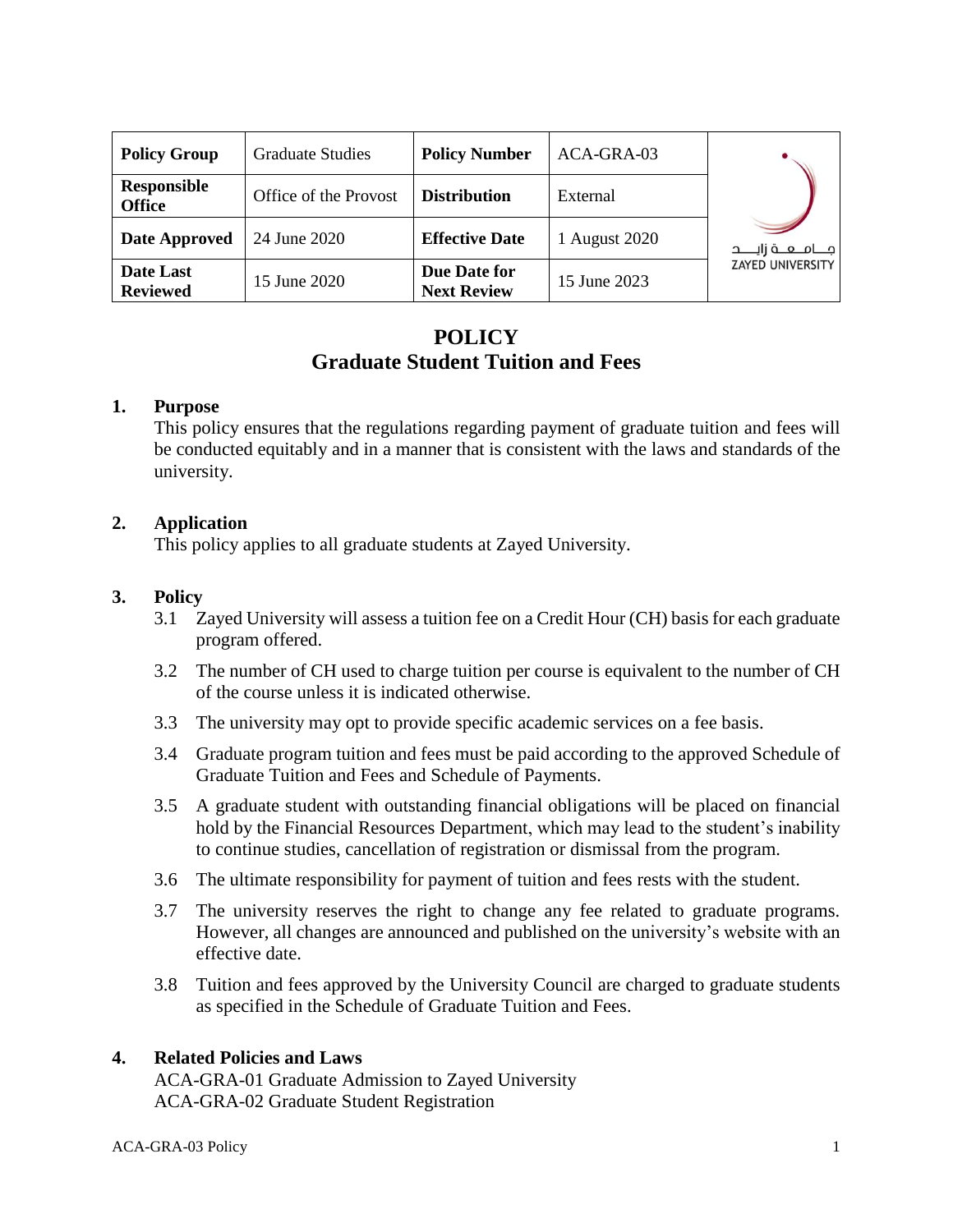ACA-GRA-04 Graduate Student Financial Support SUP-FIN-17 Accounts Receivable and Bad Debts Management

### **5. Administration**

This policy is administered by the Graduate Studies Deanship.

## **6. Revision History**

| <b>Date</b>      | <b>Revision</b>                                                      |  |  |
|------------------|----------------------------------------------------------------------|--|--|
| 28 June 2020     | President's Decree issued (PD#34 of 2020)                            |  |  |
|                  | Approved by the University Council.                                  |  |  |
| 24 June 2020     | Revisions (already approved by CAA):                                 |  |  |
|                  | Appendix A Table 1: Changed degree program name to Master of         |  |  |
|                  | Judicial and Legal Studies (from Master of Judicial Studies);        |  |  |
|                  | Appendix A Table 1: Updated the number of credit hours and the       |  |  |
|                  | subsequent cost per CH for Master of Judicial and Legal Studies, and |  |  |
|                  | Master of Science in Information Technology.                         |  |  |
| 2 October 2019   | Non-substantive changes: updated the policy numbers                  |  |  |
| 11 June 2019     | Approved by the President (President's Decree #17 of 2019)           |  |  |
| 12 May 2019      | Endorsed by the Academic Council                                     |  |  |
| 24 April 2019    | <b>Endorsed by the Provost Council</b>                               |  |  |
| 14 April 2019    | Endorsed by the Deans' Council                                       |  |  |
| 22 February 2019 | New policy drafted                                                   |  |  |

Attachment:

• Appendix A: Schedule of Graduate Tuition and Fees